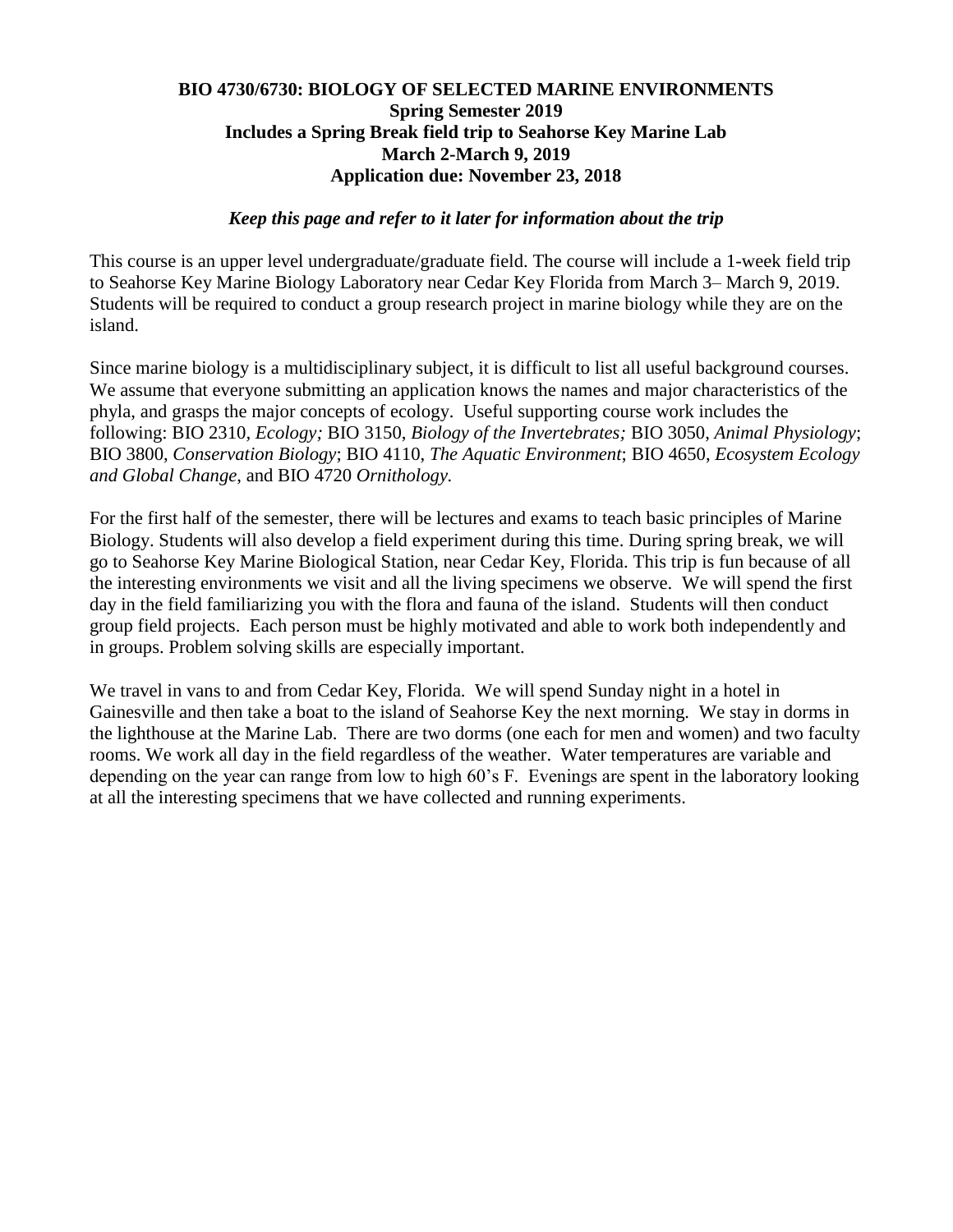## **BIOLOGY OF SELECTED MARINE ENVIRONMENTS - BIO 4730/6730 APPLICATION**

| Return to: | Dept. of Biological Sciences, 235A BS1<br><b>Wright State University</b><br>Dayton, OH 45435 |
|------------|----------------------------------------------------------------------------------------------|
| Questions? | Contact Dr. Bahn, 225C BS1<br>Phone: 775-4152<br>Email: volker.bahn@wright.edu               |
|            | Contact Leonard Kenyon, 225A BS1<br>Phone: 775-3799<br>Email: <u>len.kenyon@wright.edu</u>   |

Up to 16 students may be selected. Preference will be given to senior Biology Majors. Additional qualified students will be named as alternates. Accepted applicants must pay the full course fee to the Biology Department within one week of registering for the course and no later than December 20, 2019. The field trip fee is returnable to a canceling student only if another acceptable student is available.

## **COSTS ABOVE TUITION: \$350**

The course fee covers transportation to Florida, use of field station, and lodging. The cost may increase if enrollment is particularly low.

**In addition you will need to budget for meals. Meals will be organized, cooked and paid for by all of us. Food will cost \$100 per person for the week. Meals on the road to and from are your responsibility.**

**APPLICATION DEADLINE** for the Spring 2019 class is Friday, November 23, 2018. Selection of those who will be permitted to sign up will not be made until the entire pool of applicants is available for our review. We expect to notify students as to the status of their application by the Thanksgiving break.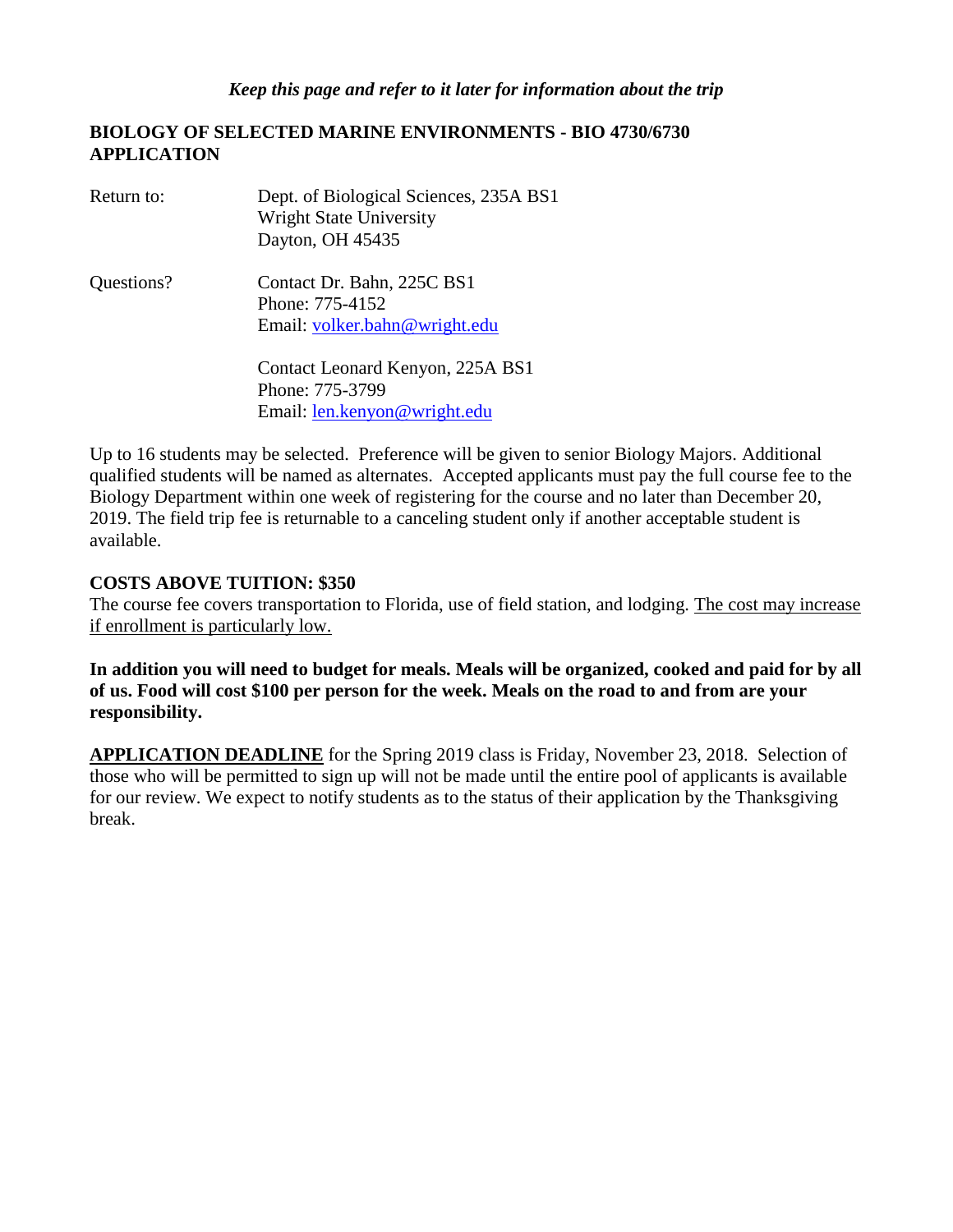| will have no bearing on your selection for the course.                                                                                                                | Information you provide on this part of the application will be treated with strict confidentiality and                                                                                                    |
|-----------------------------------------------------------------------------------------------------------------------------------------------------------------------|------------------------------------------------------------------------------------------------------------------------------------------------------------------------------------------------------------|
| Age (mark with a $\sqrt{ }$ if 21 or older by February 28) _______                                                                                                    |                                                                                                                                                                                                            |
|                                                                                                                                                                       |                                                                                                                                                                                                            |
| Place you can be reached by mail:                                                                                                                                     |                                                                                                                                                                                                            |
|                                                                                                                                                                       | Name, address, phone of relative or other person to be contacted during field trip in case of emergency:                                                                                                   |
|                                                                                                                                                                       |                                                                                                                                                                                                            |
|                                                                                                                                                                       |                                                                                                                                                                                                            |
|                                                                                                                                                                       |                                                                                                                                                                                                            |
|                                                                                                                                                                       |                                                                                                                                                                                                            |
|                                                                                                                                                                       |                                                                                                                                                                                                            |
|                                                                                                                                                                       | $\begin{pmatrix} 1 & 1 \\ 1 & 1 \end{pmatrix}$                                                                                                                                                             |
|                                                                                                                                                                       |                                                                                                                                                                                                            |
|                                                                                                                                                                       |                                                                                                                                                                                                            |
|                                                                                                                                                                       |                                                                                                                                                                                                            |
|                                                                                                                                                                       |                                                                                                                                                                                                            |
| Contact's work phone:<br>Check categories which apply to you:<br>since the trip involves potentially hazardous activities.<br>island that is only accessible by boat. | Be aware that before leaving on the trip you or your parents (if you are under 21) must sign a waiver<br>The trip includes extensive walking through marsh, mud, sand, and shallow water. We will be on an |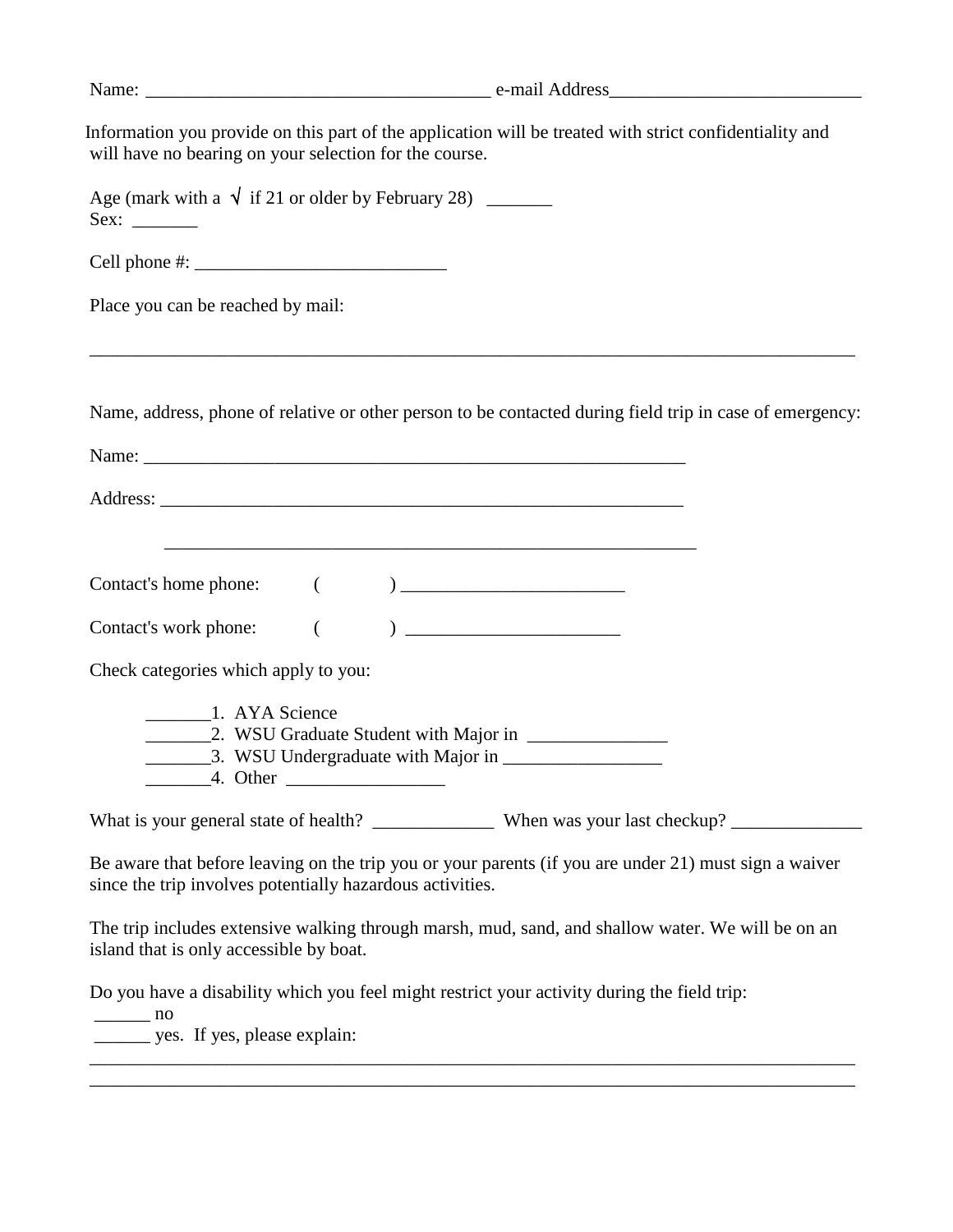How well can you swim? \_\_\_\_ some - up to 25 meters; \_\_\_\_ ok - up to 200 meters; \_\_\_\_ well- over 200 meters; \_\_\_\_\_ not at all (if not, you must complete a swimming course)

Do you have an Ohio driver's license?

Do you have any special skills (like paramedic, etc.)?

 Since laboratory and boat space is limited, we normally must select students from among all the applicants. Preference is given to students who are academically well prepared, may be approaching graduation, and who have demonstrated in various ways that they can derive the greatest benefit from the course. By providing the following information you will help us in the selection deliberations.

\_\_\_\_\_\_\_\_\_\_\_\_\_\_\_\_\_\_\_\_\_\_\_\_\_\_\_\_\_\_\_\_\_\_\_\_\_\_\_\_\_\_\_\_\_\_\_\_\_\_\_\_\_\_\_\_\_\_\_\_\_\_\_\_\_\_\_\_\_\_\_\_\_\_\_\_\_\_\_\_\_\_

List all sophomore level (2000 level, or their equivalent if taken elsewhere) and higher Biology courses you will have completed by the end of Fall 2018. Put the name of the course, not just its number.

| What is your current GPA? | If your GPA is below 2.5, are there reasons you would like to |
|---------------------------|---------------------------------------------------------------|
| explain?                  |                                                               |
|                           |                                                               |
|                           |                                                               |

\_\_\_\_\_\_\_\_\_\_\_\_\_\_\_\_\_\_\_\_\_\_\_\_\_\_\_\_\_\_\_\_\_\_\_\_\_\_\_\_\_\_\_\_\_\_\_\_\_\_\_\_\_\_\_\_\_\_\_\_\_\_\_\_\_\_\_\_\_\_\_\_\_\_\_\_\_\_\_\_\_\_

When do you plan to receive your degree?  $\Box$ 

Semester Year

Name and phone number/e-mail of one (or more) university faculty member(s) most familiar with your academic performance.

1.  $\blacksquare$ 2.